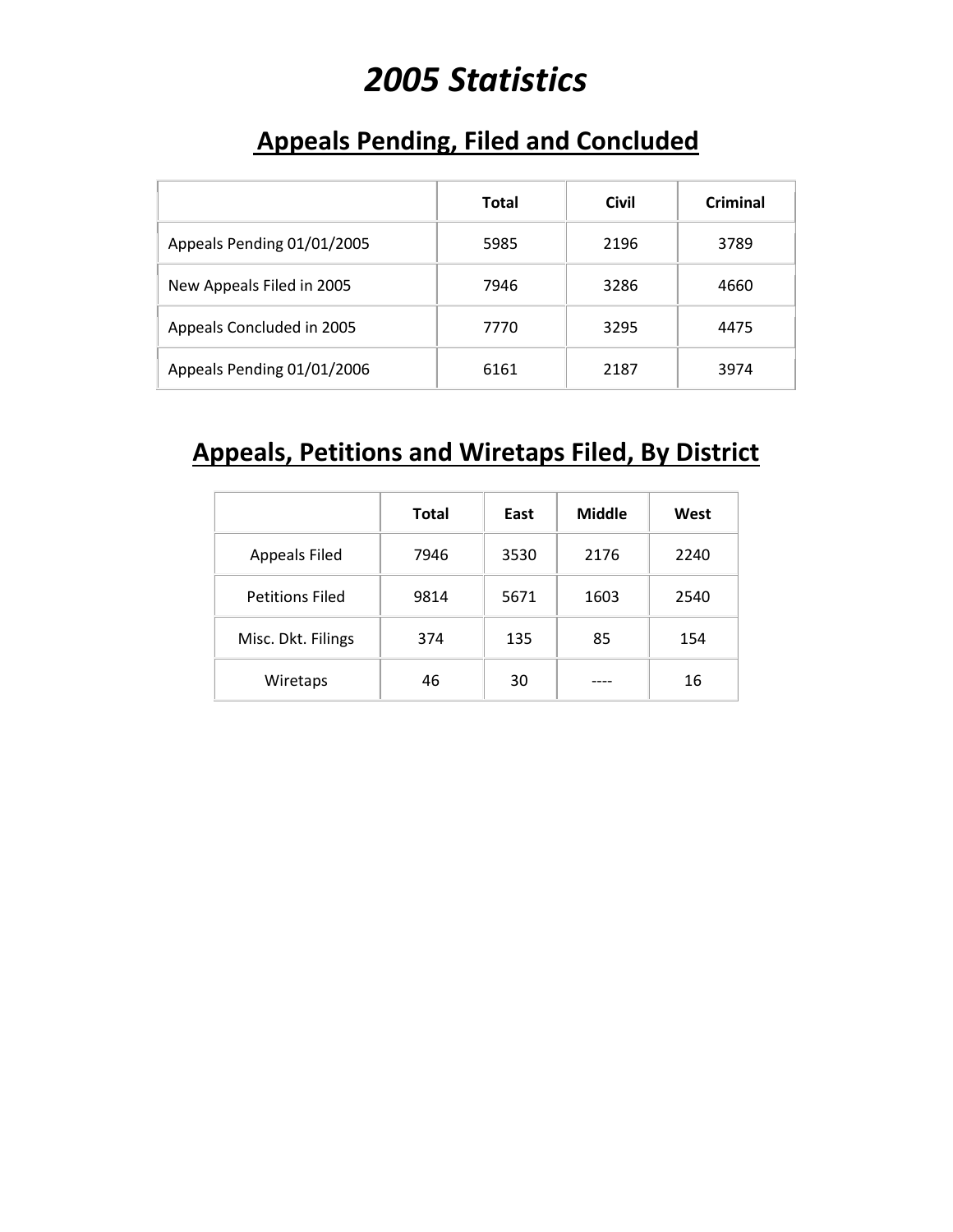## **Appeals by County of Origin**

| Adams           | 33           | Lackawanna     | 133  |
|-----------------|--------------|----------------|------|
| Allegheny       | 854          | Lancaster      | 178  |
| Armstrong       | 23           | Lawrence       | 61   |
| <b>Beaver</b>   | 59           | Lebanon        | 57   |
| Bedford         | 30           | Lehigh         | 167  |
| <b>Berks</b>    | 297          | Luzerne        | 190  |
| <b>Blair</b>    | 80           | Lycoming       | 86   |
| <b>Bradford</b> | 41           | McKean         | 19   |
| <b>Bucks</b>    | 198          | Mercer         | 82   |
| <b>Butler</b>   | 83           | Mifflin        | 23   |
| Cambria         | 50           | Monroe         | 119  |
| Cameron         | $\mathbf{1}$ | Montgomery     | 304  |
| Carbon          | 25           | Montour        | 9    |
| Centre          | 107          | Northampton    | 106  |
| Chester         | 184          | Northumberland | 35   |
| Clarion         | 25           | Perry          | 26   |
| Clearfield      | 35           | Philadelphia   | 2038 |
| Clinton         | 43           | Pike           | 39   |
| Columbia        | 31           | Potter         | 15   |
| Crawford        | 56           | Schuylkill     | 66   |
| Cumberland      | 89           | Snyder         | 20   |
| Dauphin         | 283          | Somerset       | 34   |
| Delaware        | 302          | Sullivan       | 3    |
| Elk             | 18           | Susquehanna    | 21   |
| Erie            | 225          | Tioga          | 21   |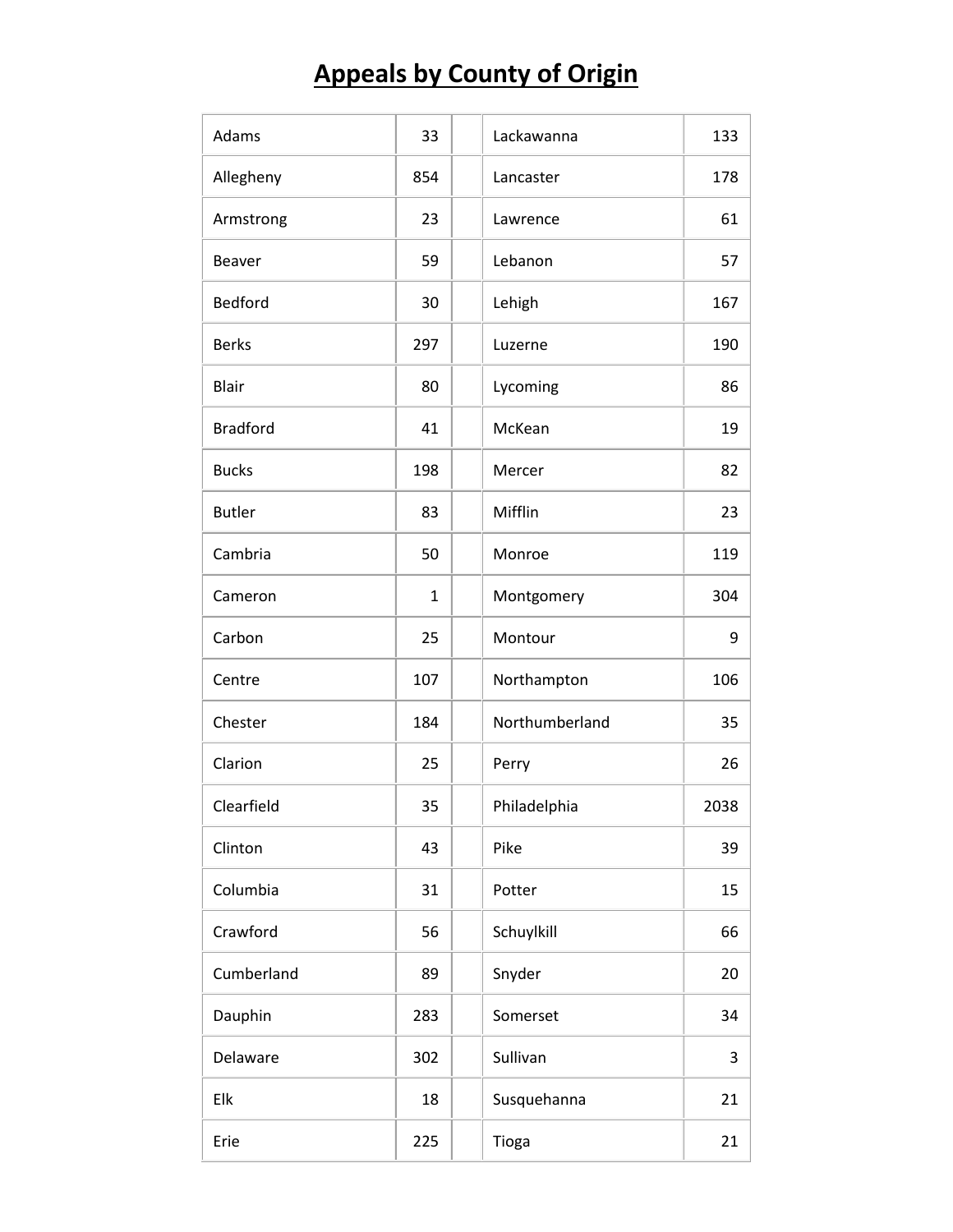| Fayette    | 89 | Union        | 23   |
|------------|----|--------------|------|
| Forest     | 5  | Venango      | 33   |
| Franklin   | 38 | Warren       | 27   |
| Fulton     | 9  | Washington   | 87   |
| Greene     | 32 | Wayne        | 48   |
| Huntingdon | 19 | Westmoreland | 148  |
| Indiana    | 31 | Wyoming      | 12   |
| Jefferson  | 38 | York         | 272  |
| Juniata    | 11 | <b>Total</b> | 7946 |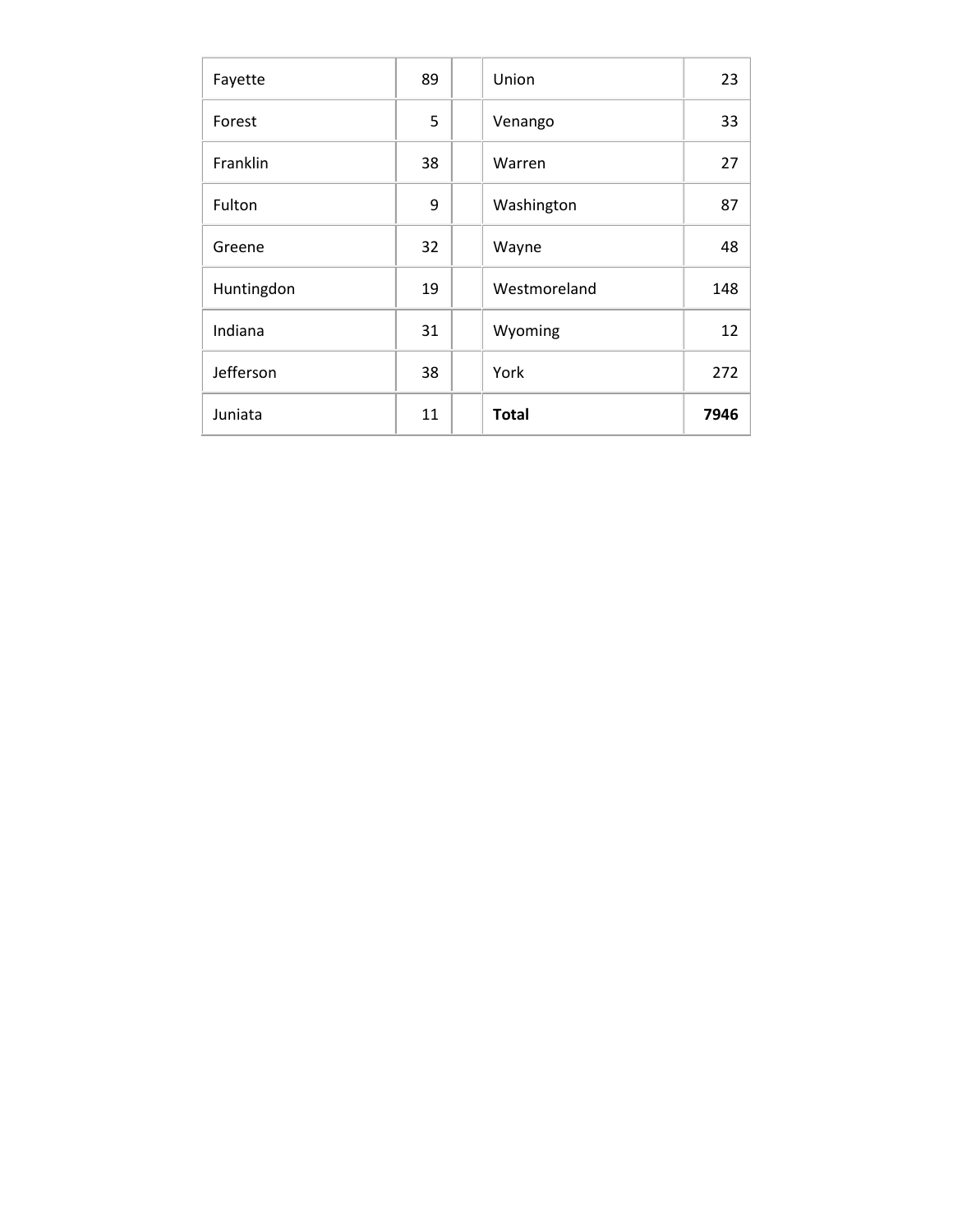## **Appeals by Type of Case**

| Adoption                                   | 26  | Landlord/Tenant                          | 26   |
|--------------------------------------------|-----|------------------------------------------|------|
| <b>Aggravated Assault</b>                  | 490 | <b>Medical Malpractice</b>               | 80   |
| Arbitration                                | 33  | Mortgage Foreclosure                     | 54   |
| Arson                                      | 24  | Motor Vehicle Accident                   | 60   |
| Assault                                    | 23  | Murder                                   | 196  |
| Assumpsit                                  | 99  | Murder 1                                 | 166  |
| <b>Burglary</b>                            | 217 | Murder 2                                 | 21   |
| Child Support                              | 163 | Murder 3                                 | 49   |
| Civil Action Law                           | 787 | <b>Ordinance Violation</b>               | 32   |
| Contract                                   | 119 | Possession of an Instrument of Crime     | 24   |
| <b>Controlled Substance</b>                | 564 | Possession with Intent to Deliver        | 162  |
| <b>Corruption of Minors</b>                | 64  | <b>Protection from Abuse</b>             | 49   |
| Criminal                                   | 138 | Rape                                     | 239  |
| <b>Criminal Conspiracy</b>                 | 101 | <b>Receiving Stolen Property</b>         | 52   |
| <b>Criminal Trespass</b>                   | 24  | Recklessly Endanger Another Person       | 31   |
| Custody/Visitation                         | 229 | Robbery                                  | 315  |
| Declaratory Judgment                       | 20  | Simple Assault                           | 54   |
| Dependency                                 | 148 | <b>Summary Offense/Conviction</b>        | 41   |
| <b>Disorderly Conduct</b>                  | 32  | <b>Termination of Parental Rights</b>    | 98   |
| Divorce                                    | 245 | <b>Terroristic Threats</b>               | 35   |
| Driving Under the Influence                | 341 | Theft                                    | 142  |
| Ejectment                                  | 26  | Theft by Unlawful Taking                 | 31   |
| Endangering the Welfare of Children        | 33  | Tort                                     | 32   |
| Equity                                     | 120 | Trespass                                 | 155  |
| Escape                                     | 25  | Uniform Firearms Act                     | 58   |
| Estate/Probate/Wills/Intestate             | 106 | Vehicle Violation                        | 64   |
| Forgery                                    | 40  | Other Civil*                             | 344  |
| Harassment                                 | 40  | Other Criminal*                          | 464  |
| Homicide                                   | 142 | * Includes appeals originally classified |      |
| <b>Indecent Assault</b>                    | 102 | as "other" as well as appeals originally |      |
| Involuntary Deviate Sexual Conduct         | 87  | classified in categories with fewer than |      |
| Involuntary Termination of Parental Rights | 178 | 20 appeals filed in 2005.                |      |
|                                            |     | <b>Total</b>                             | 7946 |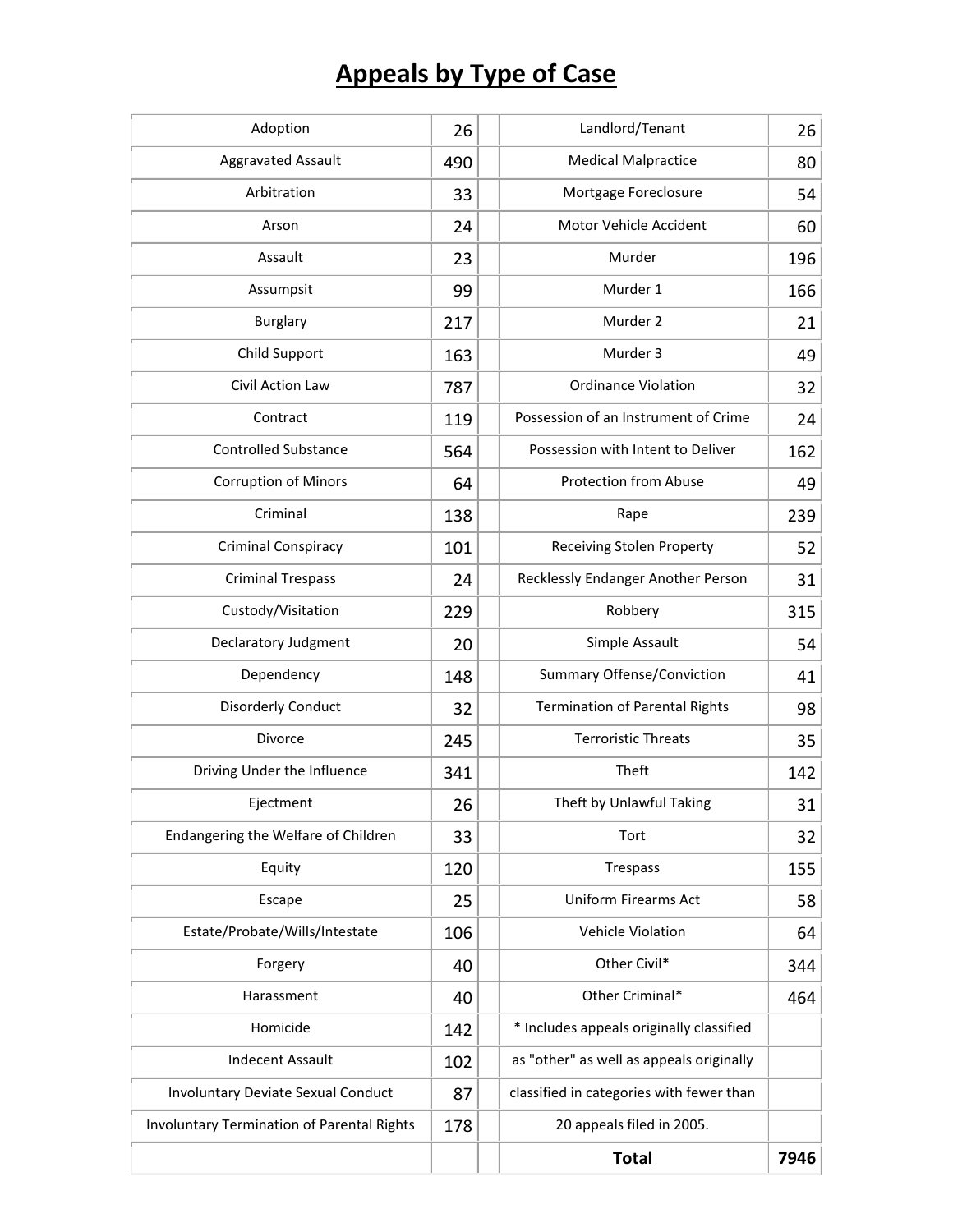## **Opinions Filed**

|                             | Total | <b>Civil</b> | Criminal |
|-----------------------------|-------|--------------|----------|
| Published Opinions 2005     | 435   | 239          | 196      |
| Non-Published Opinions 2005 | 4602  | 1546         | 3056     |
| <b>Total 2005</b>           | 5037  | 1785         | 3252     |

## **Dispositions by Type**

|                            | <b>Total</b> | <b>Civil</b> | <b>Criminal</b> |
|----------------------------|--------------|--------------|-----------------|
| By Filed Decision          | 5375         | 1961         | 3414            |
| By Order or Discontinuance | 2395         | 1334         | 1061            |
| <b>Total 2005</b>          | 7770         | 3295         | 4475            |

## **Reargument/Reconsideration**

| Petitions Filed:   | 459 |
|--------------------|-----|
| Petitions Granted: | 32  |
| Percent Granted:   | 7%  |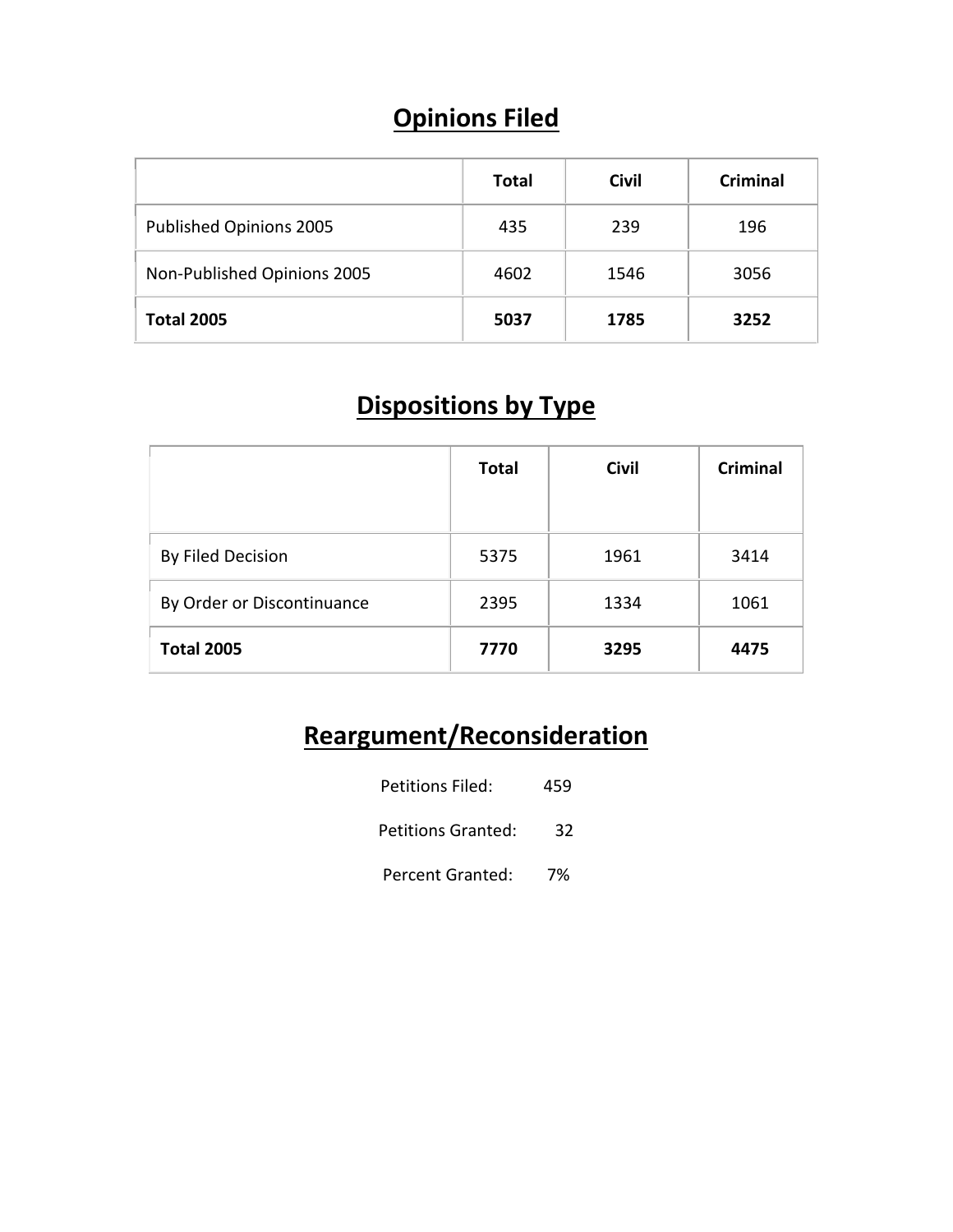### **Superior Court Treatment of Cases from Courts of Common Pleas**

|                                       | <b>Total</b><br><b>All Cases</b> | Percent | <b>Cases Decided</b><br>by Published<br>Opinion | Percent | <b>Cases Decided</b><br>by Unpublished<br>Opinion | Percent |
|---------------------------------------|----------------------------------|---------|-------------------------------------------------|---------|---------------------------------------------------|---------|
| Affirmed                              | 4151                             | 77.2    | 272                                             | 56.4    | 3879                                              | 79.3    |
| Reversed                              | 785                              | 14.6    | 156                                             | 32.4    | 629                                               | 12.9    |
| Affirmed in Part,<br>Reversed in Part | 202                              | 3.8     | 37                                              | 7.7     | 165                                               | 3.4     |
| Quashed, Dismissed,<br>Transferred    | 213                              | 4.0     | 14                                              | 2.9     | 199                                               | 4.1     |
| Other                                 | 24                               | 0.4     | 3                                               | 0.6     | 21                                                | 0.4     |
| ∥ Total                               | 5375                             |         | 482                                             |         | 4893                                              |         |

## **Median Number of Days to Disposition for Appeals Concluded in 2005**

| From Superior Court docket date for all appeals                                 | 2681 |
|---------------------------------------------------------------------------------|------|
| From Superior Court docket date for appeals disposed by order or discontinuance | 74I  |
| From Superior Court docket date for appeals disposed by filed decision          | 321I |
| From original record filing date for appeals disposed by filed decision         | 242I |
| From filing date of last brief filed                                            | 1391 |